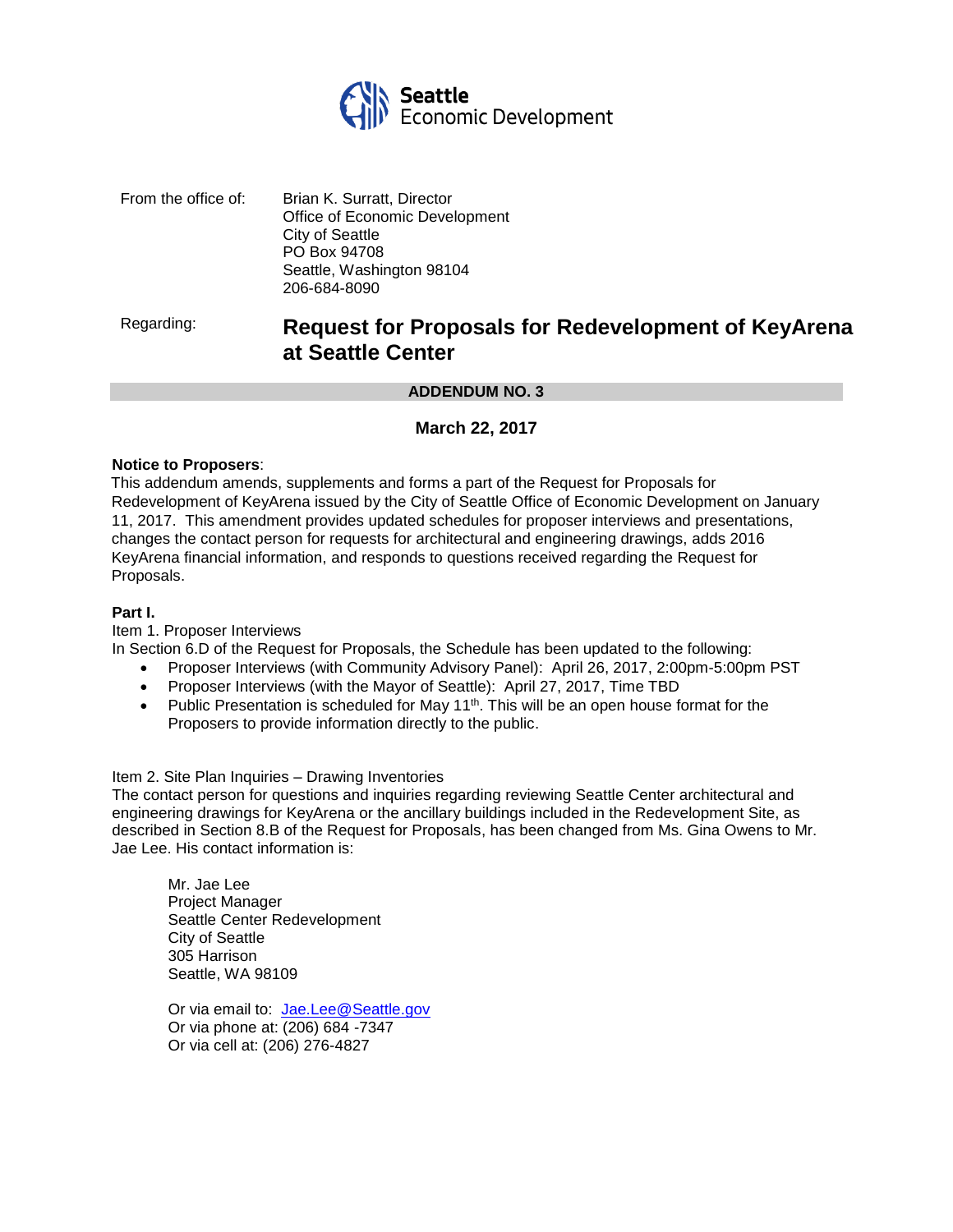Item 3. The document, KeyArena and 1<sup>st</sup> Ave N Parking Garage Financial Information, provided through eBid under the documents tab and described in Section 2.B of the Request for Proposals, has been updated to add 2016 financial information.

### **Part II. Question and Answer**

Regarding the KeyArena electrical system: **Question:**

1. Is the peak load calculation available?

**Answer:** No. Seattle Center does not have the peak load calculation.

### **Question:**

2. Is power feeding the KeyArena directly and what's the size?

**Answer:** Yes, 480V with a few substations. Seattle City Light owns the transformer in the south lot of KeyArena.

### **Question:**

3. Has Seattle Center replaced any electrical panels?

**Answer:** No new electrical panels have been replaced or installed since renovation of the Coliseum to KeyArena in 1995.

#### **Question:**

4. Do we experience any branch line problems?

#### **Answer:** No.

#### **Question:**

5. Is there a backup generator?

**Answer:** Yes, Seattle Center has an 800 KW backup generator located in the concessionaire area below the Seattle Center Pavilion building.

Regarding the KeyArena mechanical system:

### **Question:**

6. What is the connection and capacity of Seattle Center's Central Utility Plant?

**Answer:** The KeyArena is currently served by a single pipe system for both heating and cooling. See the response to Question 7 regarding the capacity of the Central Utility Plant.

### **Question:**

7. What is the size of the boiler and chiller?

**Answer:** The entire Seattle Center campus is served Seattle Center's Central Utility Plan which includes by 2- 800 HP Boilers and total 2100 HP (1-900 & 1-1,200) chillers. Please Note that the Central Utility Plant was sized for a third chiller should the campus capacity increase and a major change in the size of the arena could result in the need for a third chiller. As noted in Section 3.D.3 of the RFP, the proposer may negotiate with the City for continued use of the centralized heating and cooling services to KeyArena, but the City is under no obligation to provide such services.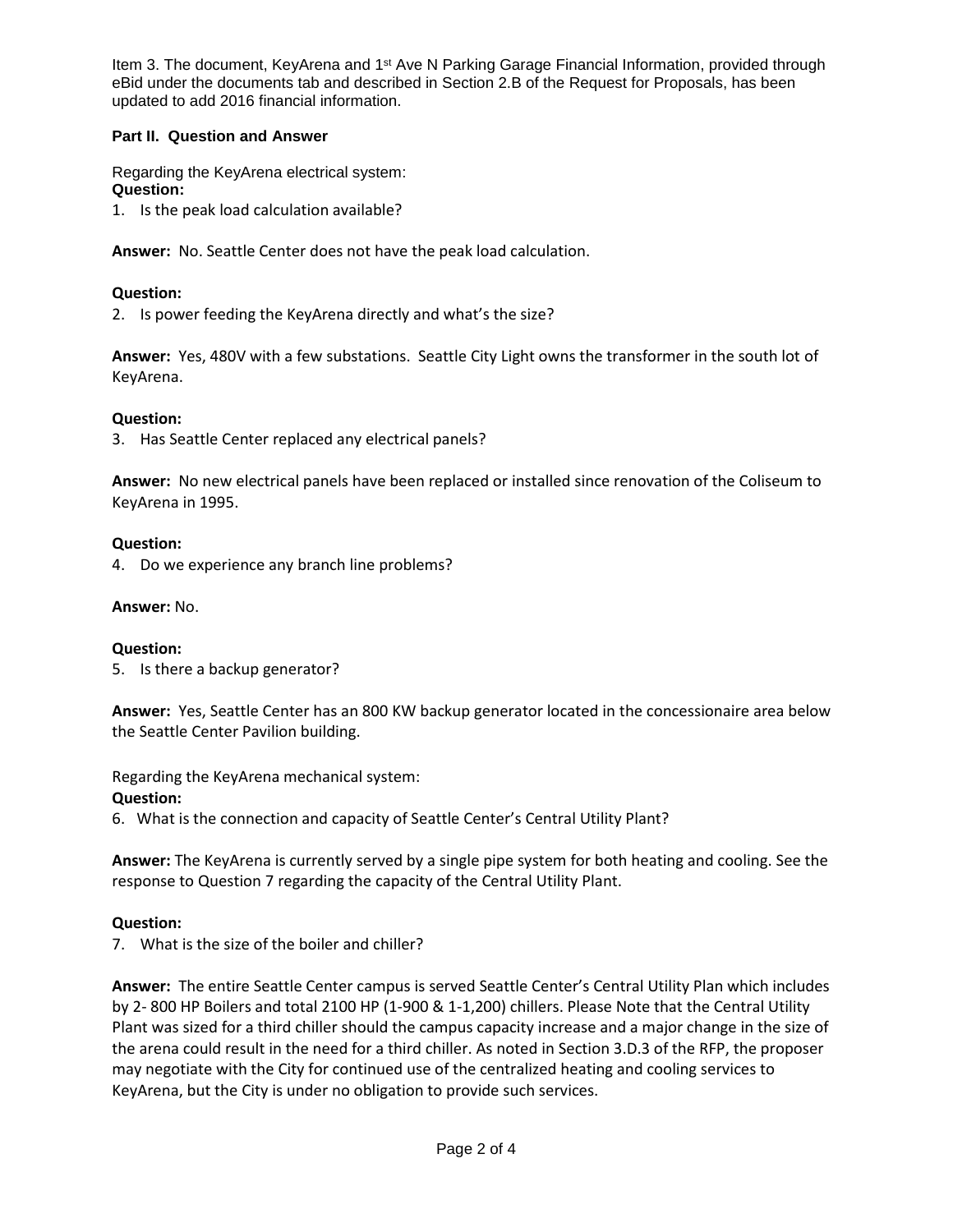### **Question:**

8. Could the plant equipment in the north courtyard be removed and service be provided directly from the Central Utility Plan?

**Answer:** It is possible, but would require further analysis and potentially revisions to the Central Utility Plant. And, as noted in response 7 above, the proposer may negotiate with the City for continued use of the centralized heating and cooling services to KeyArena, but the City is under no obligation to provide such services.

Regarding the KeyArena communication lines:

### **Question:**

9. Is there any information on existing communications lines and fiber optic lines? Do they end at the KeyArena?

**Answer:** Fiber and copper for the entire campus runs to, through and from KeyArena and services will need to be maintained during construction and after completion. Proposers may review a 2010 Fiber map and 2003 KeyArena's Lower and Suite Concourse Communication Plans in the Redevelopment Office at Seattle Center. There is a private survey of the campus currently underway that may provide additional documentation, but the survey has not been completed yet.

Regarding the KeyArena plumbing:

### **Question:**

10. Is there information available on the KeyArena Sewer Main?

**Answer:** KeyArena is tied to an 8" sewer main as shown on the City of Seattle Water and Sewer Map, which may be viewed at: [http://gisrevprxy.seattle.gov/wab\\_ext/DSOResearch\\_Ext/](http://gisrevprxy.seattle.gov/wab_ext/DSOResearch_Ext/)

### **Question:**

11.Does Seattle Center know the elevation of the water main in Thomas St. between 1st and Warren?

**Answer:** It is Seattle Center's understanding that most of the water main runs are approximately 4 ft. in depth but please consult the Water and Sewer Map identified in the response to question 10 for the answer to this question.

Other questions regarding KeyArena:

### **Question**:

12. Can Seattle Center recommend a Civil Engineer familiar with the site water and sewer utilities and requirements in and around Seattle Center?

**Answer:** No, the City of Seattle does not recommend consultants for RFP Proposers.

Other questions regarding the KeyArena RFP process:

## **Question:**

13.Do you know how long after April 12 proposers will be asked to do interviews?

Answer: Proposers will be asked to conduct presentations/interviews following the April 12<sup>th</sup> proposal deadline. Proposers can anticipate two presentations in late April, one presentation with the Community Advisory Panel (April 26<sup>th</sup>) and one presentation for the Mayor (April 27<sup>th</sup>). A question and answer period will follow each presentation. Also, a public open house opportunity for the Proposers to highlight their proposals to the public will be scheduled for May 11th, 2017.